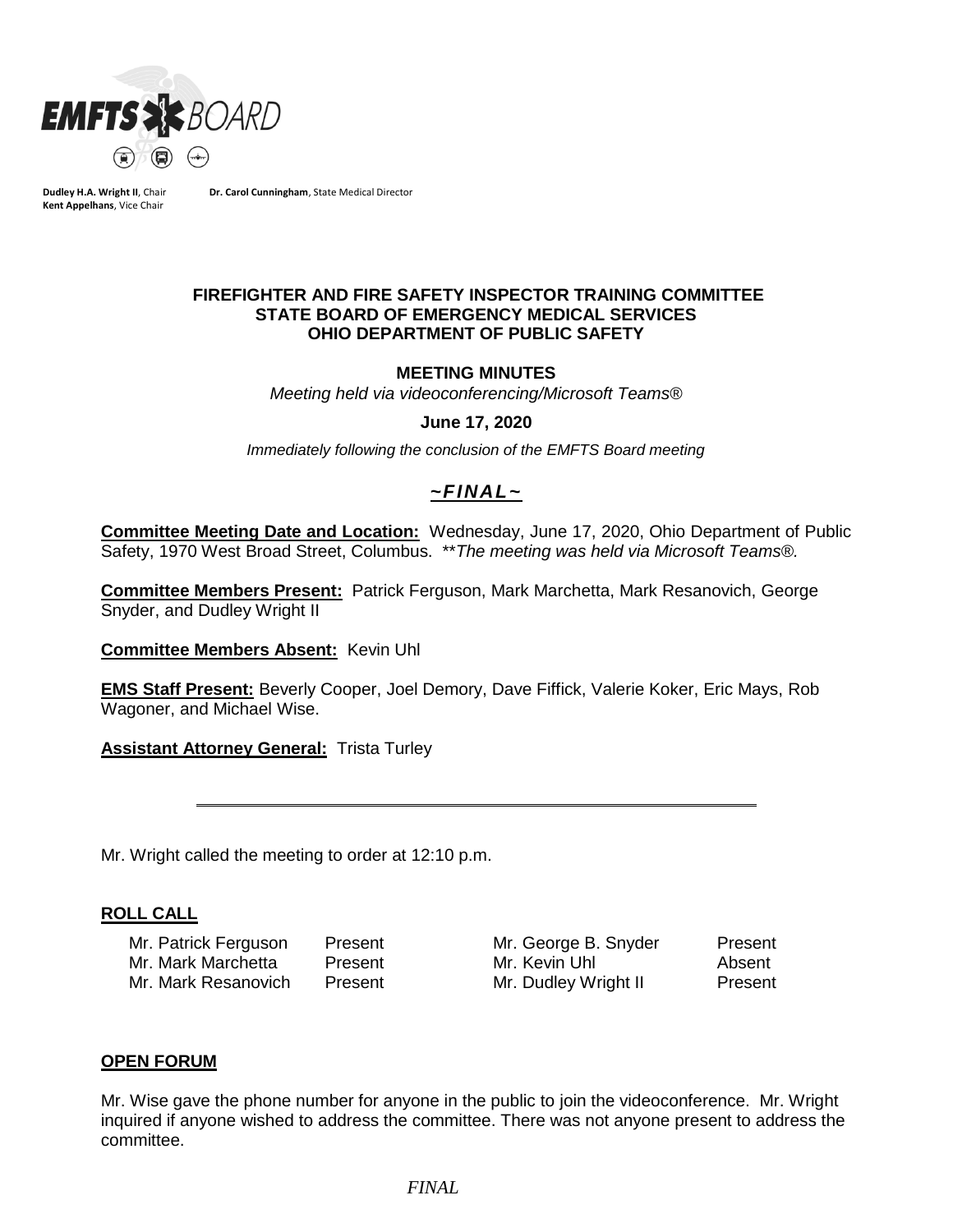## **REVIEW AND APPROVAL OF CONSENT AGENDA**

Mr. Wright requested a motion to approve the consent agenda to include the May 20, 2020 Firefighter and Fire Safety Inspector Training Committee meeting minutes, May 90-day extension requests, and April fire certifications.

*ACTION: Motion to approve the Consent Agenda items to include the May 20, 2020 Firefighter and Fire Safety Inspector Training Committee meeting minutes, May 90-day extension requests, and April fire certifications.* Mr. Snyder - First. Mr. Ferguson– Second. None abstained. None opposed. **Motion approved.**

## **FIRE EXEMPTON REQUESTS (Military & Medical), Jodie Parker**

Ms. Parker reported that there were two military exemption requests; 2020-06-01 and 2020-06-02. Staff has received all documentation and recommends approval.

*ACTION: Motion to approve the military exemption request for 2020-06-01 and 2020-06-02.* Mr. Marchetta– First. Mr. Ferguson*.* None opposed. None abstained. **Motion approved.**

## **Firefighter and Fire Fighter Safety Inspector Subcommittee Report ~ James Burke**

The Firefighter and Fire Safety Inspector Training Subcommittee has not had a meeting.

Mr. Burke reported that the DEMS staff has worked with charters that oversee 65 courses with 647 students. The DEMS staff appreciates the committee allowing them to continue to work with these charters to get the students successfully completed on their way to certification.

*ACTION: Motion to approve that the Education Section of the Division of Emergency Medical Services will collaborate with the Fire Charters until no later than 90 days after the state of emergency ends or December 1, 2020, whichever comes first in reference to HB 197.*

Mr. Snyder – First. Mr. Ferguson - Second*.* None opposed. None abstained. **Motion approved.**

### **REPORT AND RECOMMENDATIONS**

Mr. Wright, on behalf of the Firefighter and Fire Safety Inspector Training Committee, the proceedings were called to order at 12:40 p.m. on June 17, 2020. Members of the committee present for the proceedings are:

#### **ROLL CALL**

| Mr. Patrick Ferguson | Present | Mr. George B. Snyder | Present |
|----------------------|---------|----------------------|---------|
| Mr. Mark Marchetta   | Present | Mr. Kevin Uhl        | Absent  |
| Mr. Mark Resanovich  | Present | Mr. Dudley Wright II | Present |

It was noted for the record that a majority of the members of the committee are present. The committee will be reviewing the following cases: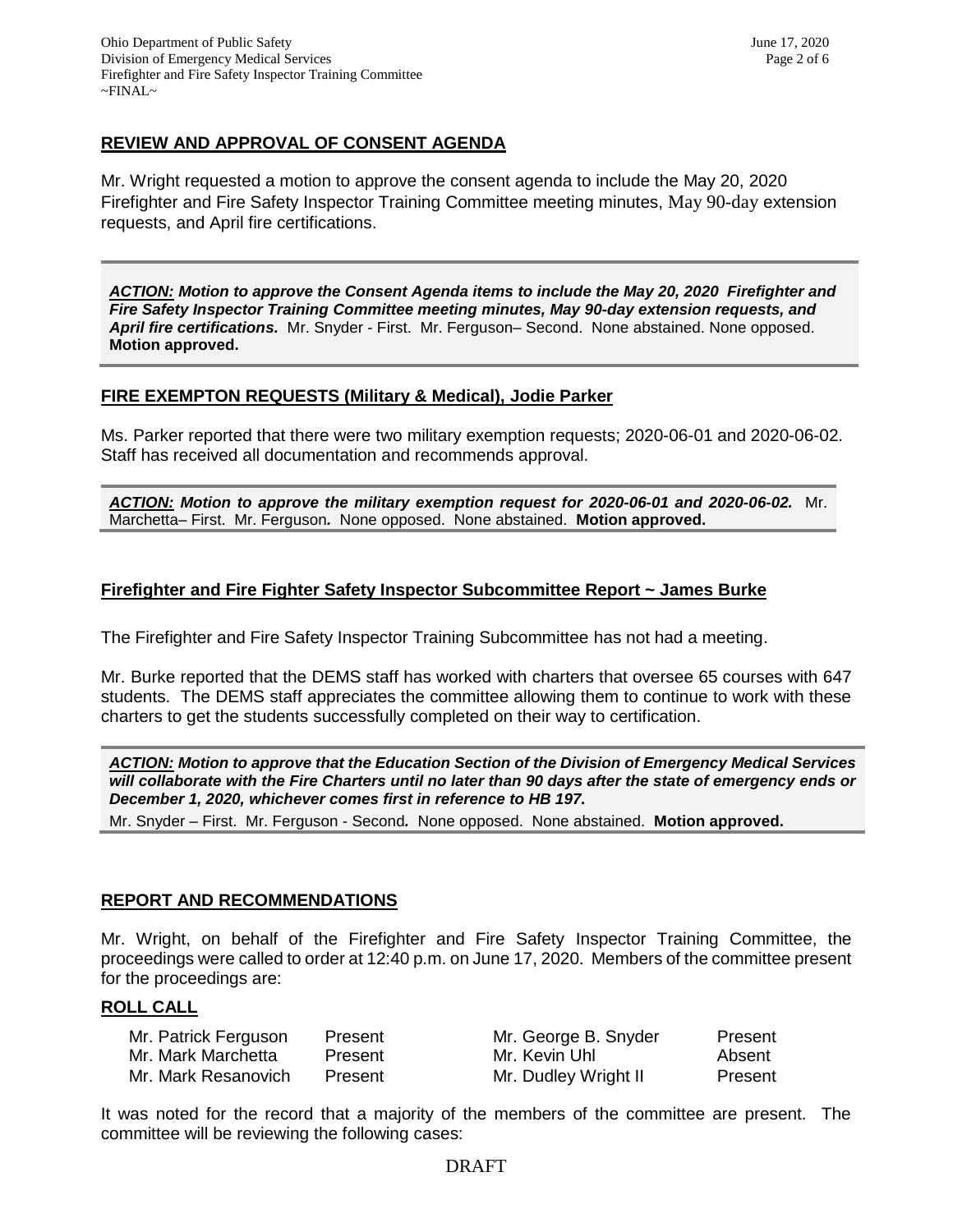## **GOLDMAN PROCEEDINGS**

## **Goldman Case(s)**

Mr. Wright stated that the following cases were reviewed pursuant to Goldman v. State Medical Board of Ohio, where the Respondents did not properly request a hearing. The individuals named did not have the ability to present written or oral testimony, but could be present to hear the proceedings and outcome. The committee received the sworn affidavits from the EMS investigators and accompanying exhibits. The affidavits contained the evidence and testimony upon which they deliberated. There were five cases. The proceedings were in the matter of:

- **Fire Case No. 2017-670-BF100, James R. Meikle III., Certificate No. 143222**
- **Fire Case No. 2018-92-F300, Mark A. Rumer, Certificate No. 117707**
- **Fire Case No. 2018-437-F300, Richard L. Black, Certificate No. 158713**
- **Fire Case No. 2018-445-F300, Seth J. Petersen, Certificate No. 133480**
- **Fire Case No. 2018-662-F300, Aaron K. Chatfield, Certificate No. 134585**
- **Fire Case No. 2018-502-BF300, Jeffrey D. Hickey, Certificate No. 61545**

Having received documentation for these cases, Mr. Wright requested a motion to admit the sworn affidavits and the accompanying exhibits in the aforementioned cases into evidence.

*ACTION: Motion to admit the sworn affidavit and accompanying exhibits in the aforementioned cases into evidence.* Mr. Snyder – First. Mr. Ferguson – Second. No abstentions. None opposed. *Motion approved.* 

There being no further evidence, these proceedings were closed at 12:42 p.m.

### **GOLDMAN MOTIONS**

*ACTION: In the matter of Fire Case Number 2017-670-BF100, James R. Meikle III, Fire Certificate Number 143222, the Committee recommends that the Interim Executive Director issue an adjudication order finding that Mr. Meikle failed to report a conviction on a renewal application as indicated on the Notice of Opportunity for Hearing and that Mr. Meikle's firefighter II certification be revoked.* Mr. Snyder – First. Mr. Ferguson – Second. None opposed. None abstained. **Motion approved.** 

*ACTION: In the matter of Fire Case Number 2018-92-F300, Mark A. Rumer, Fire Certificate Number 117707, the Committee recommends that the Interim Executive Director issue an adjudication order finding that Mr. Rumer failed to comply with continuing education requirements as indicated in counts 1 and 2 of the Notice of Opportunity for Hearing, and that Mr. Rumer's volunteer firefighter certification be revoked.* Mr. Snyder – First. Mr. Marchetta – Second. None opposed. None abstained. **Motion approved.**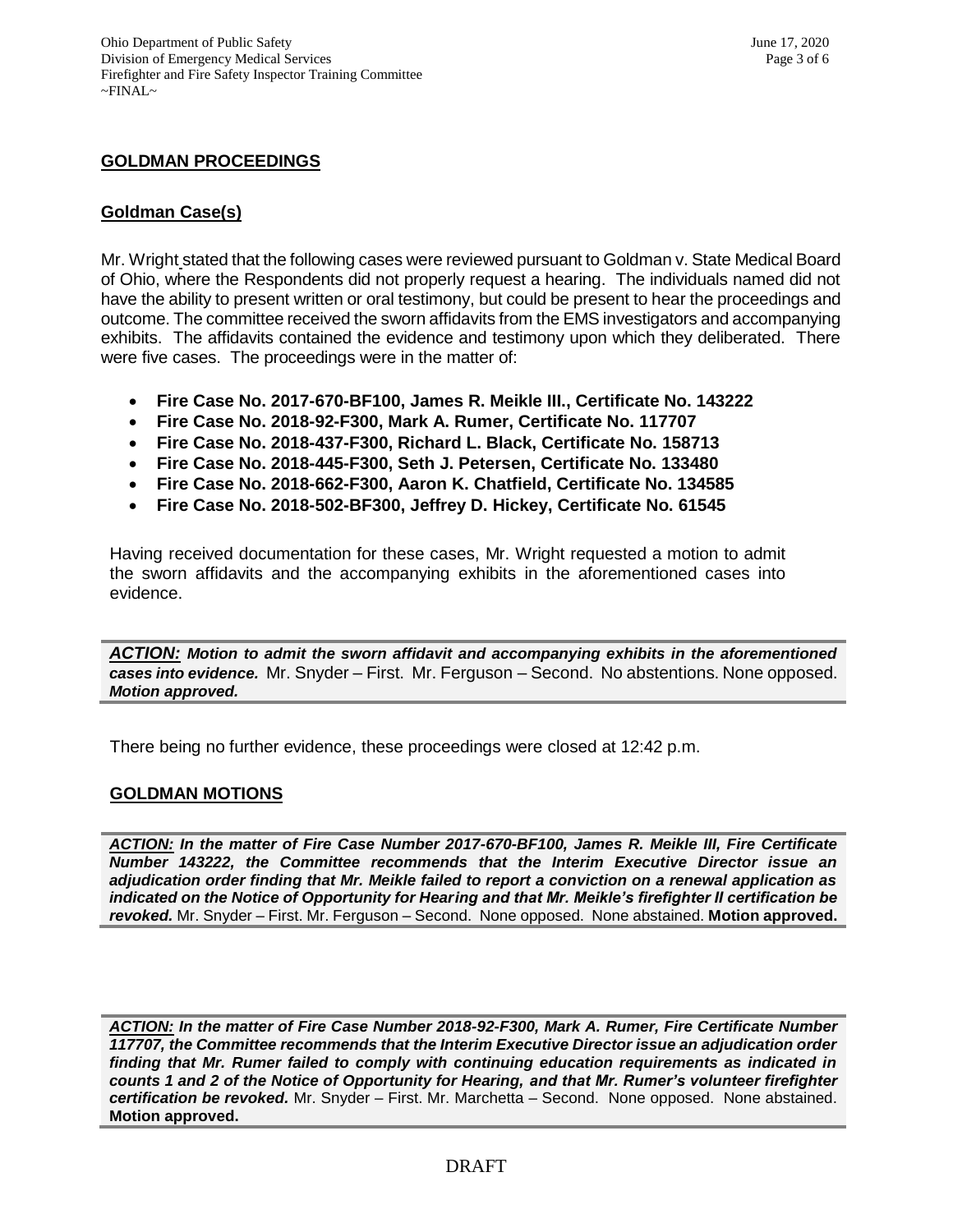*ACTION: In the matter of Fire Case Number 2018-437-F300, Richard L. Black, Fire Certificate Number 158713, the Committee recommends that the Interim Executive Director issue an adjudication order finding that Mr. Black failed to comply with continuing education requirements as indicated in counts 1 and 2 of the Notice of Opportunity for Hearing, and that Mr. Black's volunteer firefighter certification be revoked.* Mr. Snyder – First. Mr. Marchetta – Second. None opposed. None abstained. **Motion approved.** 

*ACTION: In the matter of Fire Case Number 2018-445-F300, Seth J. Petersen, Fire Certificate Number 133480, the Committee recommends that the Interim Executive Director issue an adjudication order finding that Mr. Petersen failed to comply with continuing education requirements as indicated in counts 1 and 2 of the Notice of Opportunity for Hearing, and that Mr. Petersen's firefighter II certification be revoked.* Mr. Snyder – First. Mr. Marchetta – Second. None opposed. None abstained. **Motion approved.** 

*ACTION: In the matter of Fire Case Number 2018-662-F300, Aaron K. Chatfield, Fire Certificate Number 134585, the Committee recommends that the Interim Executive Director issue an adjudication order finding that Mr. Chatfield failed to comply with continuing education requirements as indicated in counts 1 and 2 of the Notice of Opportunity for Hearing, that Mr. Chatfield's firefighter I certification be revoked.* Mr. Snyder – First. Mr. Marchetta – Second. None opposed. None abstained. **Motion approved.** 

# **FIRE INVESTIGATIONS, STAFF**

## **Roll Call**

| Mr. Patrick Ferguson | Present | Mr. George B. Snyder | Present |
|----------------------|---------|----------------------|---------|
| Mr. Mark Marchetta   | Present | Mr. Kevin Uhl        | Absent  |
| Mr. Mark Resanovich  | Present | Mr. Dudley Wright II | Present |

| ACTION: Motion to recommend to the Executive Director to accept the following Consent<br>Agreements. Mr. Snyder - First. Mr. Marchetta - Second. None opposed. Mr. Ferguson (2020-147-<br>BF100) - abstained. Motion approved. |                |  |
|--------------------------------------------------------------------------------------------------------------------------------------------------------------------------------------------------------------------------------|----------------|--|
| 2018-447-F300                                                                                                                                                                                                                  | 2019-578-F300  |  |
| 2019-017-F300                                                                                                                                                                                                                  | 2019-691-F300  |  |
| 2019-099-BF100                                                                                                                                                                                                                 | 2019-718-F100  |  |
| 2019-360-BF100                                                                                                                                                                                                                 | 2020-083-BF100 |  |
| 2019-571-F300                                                                                                                                                                                                                  | 2020-147-BF100 |  |

| ACTION: Motion to recommend to the Executive Director to close the following cases.        |                |  |  |
|--------------------------------------------------------------------------------------------|----------------|--|--|
| Mr. Snyder - First. Mr. Marchetta - Second. None opposed. None abstained. Motion approved. |                |  |  |
| $2018 - 285 - F300$ *WARNING LETTER*                                                       | 2020-048-BF100 |  |  |
| 2018-286-F300                                                                              | 2020-103-BF100 |  |  |
| 2019-487-BF100                                                                             |                |  |  |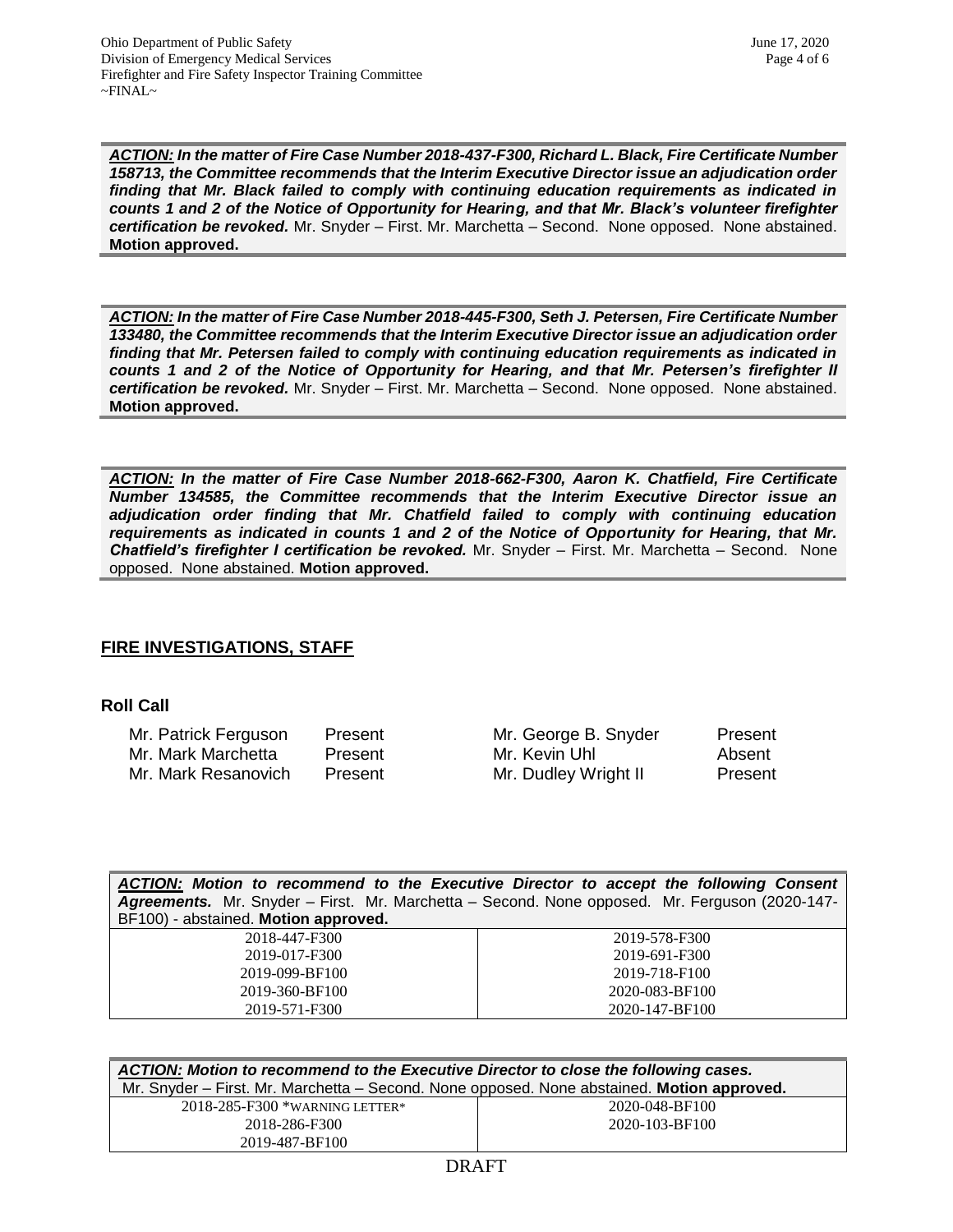| ACTION: Motion to recommend to the Executive Director to close the following cases; individuals   |  |
|---------------------------------------------------------------------------------------------------|--|
| have met the stipulations of their Consent Agreement. Mr. Snyder – First. Mr. Marchetta – Second. |  |
| None opposed. Mr. Ferguson - abstained. Motion approved.                                          |  |

| 2015-421-F300  | 2016-710-F100 |
|----------------|---------------|
| 2015-581-F100  | 2017-438-F300 |
| 2015-680-BF100 | 2017-520-F300 |
|                |               |

*ACTION: Motion to recommend to the Executive Director to close the following cases; the following individuals/entities did not meet the requirements of their consent agreement. Their respective certificate(s) to practice have expired or been surrendered. Re-open if re-applies:* Mr. Snyder – First. Mr. Marchetta – Second. None opposed. Mr. Ferguson - abstained. **Motion approved.**

> 2015-482-BF100 2016-205-F100

2017-408-F300

*ACTION: Motion to recommend to the Executive Director to close the following case(s). The following individual(s) were audited at their respective levels. The respective certificate(s) to practice have expired. Re-open if re-applies:.* Mr. Snyder – First. Mr. Marchetta – Second. None opposed. Mr. Ferguson - abstained. **Motion approved.**

2017-552-F300 2017-570-F300

*ACTION: Motion to recommend to the Executive Director to accept the voluntary surrender for revocation of the following individual's certificate:* Mr. Snyder – First. Mr. Marchetta – Second. None opposed. Mr. Ferguson - abstained. **Motion approved.**

2020-069-BF100

*ACTION: Motion to recommend to the Executive Director to accept the voluntary surrender for*  **permanent revocation of the following individual's certificate.** Mr. Snyder – First. Mr. Marchetta – Second. None opposed. Mr. Ferguson - abstained. **Motion approved.**

2020-150-BF100

*ACTION: Motion to recommend to the Executive Director to issue Notice of Opportunity for Hearings for the following cases.* Mr. Snyder – First. Mr. Marchetta – Second. None opposed. Mr. Ferguson - abstained. **Motion approved.**

2019-121-BF100 2020-234-F100